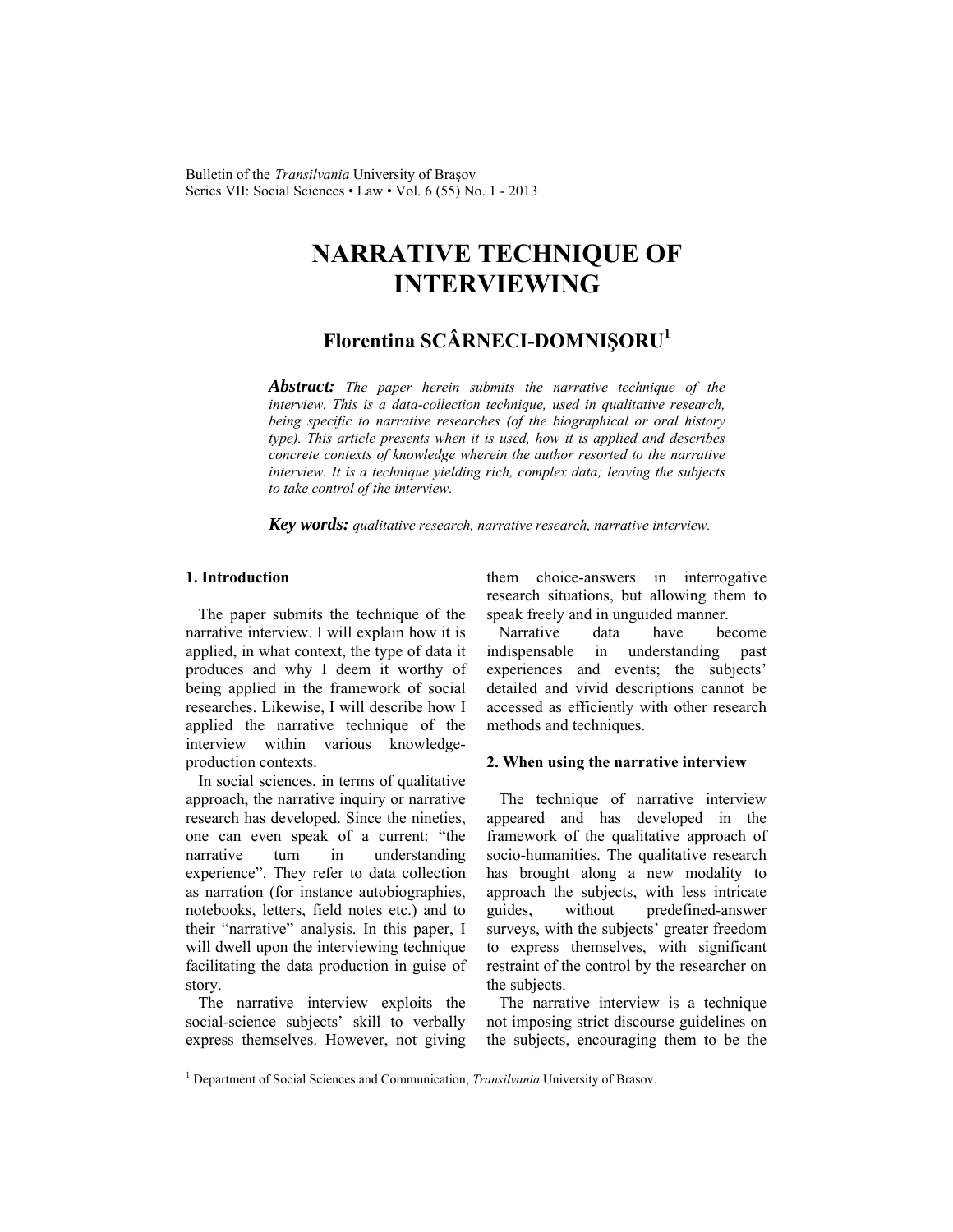ones who decide what and how to recount (see [9]). The technique is mostly used in narrative research (see [5] and [8]): bibliographical research or oral-history research (when the subjects are called upon to narrate life episodes or their entire life, and historical events wherein they took part). In this context, narrative interviews turn into life-story biographical interviews about experienced moments, about individual practices (for instance: choice of conjugal partner, death of a beloved, illness, leisure, first job, university days etc.).

The biographical research stands for "a set of procedures for generating and construing the stories or narrations of the individuals' lives. […] The biographical method, also called the life-history methodology, is a generic term for a variety of approaches to the qualitative study that are focused on generating, analyzing and presenting the data of a lifehistory, of a life-story, on recounting the life experiences, the autobiography or biography" [15, p. 21]. One speaks in socio-humanistic sciences of the "biographical turn", which means "to raise the use of the biographical-research methods", and this "effort to unify social theory and biographical experience is called narrative analysis" (p. 22).

And oral history is defined on the site Oral History Association as "a field of study and a method of gathering, preserving and interpreting the voices and memories of people, communities, and participants in past events" (http://www.oralhistory.org/about/do-oralhistory/, accessed in 23.03.2013).

Processing narrative texts (inclusively those resulted from the application of the narrative interviews) may be done by applying narrative analyses. Riessman [10] dedicates a volume of Sage Collection – "Qualitative Research Methods Series" to narrative analysis. The author states that "narrative analysis deals with how "narrative analysis deals with how protagonists interpret things" and that "we can systematically interpret their interpretations". Narrative analysis allows "systematically studying personal experience and signification; how events have been constructed by active subjects" (p. 70).

Most interviews in qualitative research are narrative interviews (especially those achieved in early research, when interviews are unstructured; experiences are recounted, opinions are detailed, ideas are explained etc.). Whereas in qualitative research we neither formulate a priori hypotheses, nor have operationalizations, nor use interview guides in the first phase of the study (we do not know what should be asked, what is relevant to ask). Hence we ask our subjects to "recount".

Therefore narrative interview is used at beginning of qualitative researches (in most of those resorting to the interview as data-collection method) and is the technique specific to the biographical or oral history-type narrative researches.

#### **3. How achieving the narrative interview**

Rosenthal [11, p. 50] describes this way the sequences of the narrative interview: "Period of main narration" (the interviewer asks the initial narrative question and the interviewee submits the main narration or achieves the self-structured biographical self-presentation) and the "period of questions" (internalnarrative questions – related to already asserted things and external-narrative questions – topics that display interest for us and have not yet been tackled). Bar-On [1] describes this method, concluding that the clarification questions and the questions of interest for the interviewer are subsequent to the main narration.

Wengraf [17, p. 119] describes the "biographic – narrative – interpretative interviewing method" which has three subsessions: 1. The interviewer asks a single initial question – formulated so as to bring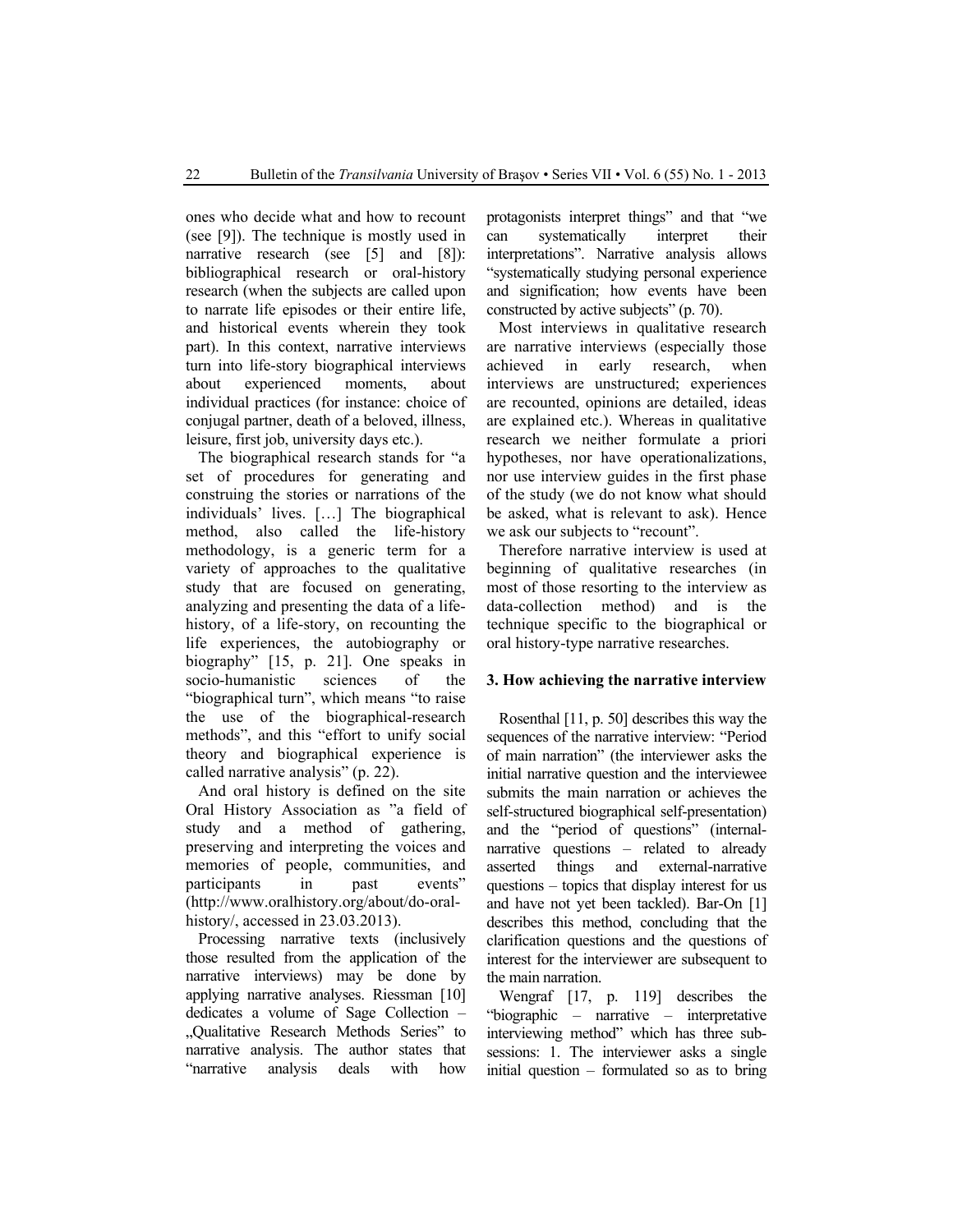about the narration; 2. The interviewer asks for more stories about the themes tackled in the initial narration, following the order in which they were dealt with and resorting to the interviewee's words; now other topics of interest may emerge, which will be subsequently approached: 3. After a preliminary analysis of the materials collected hitherto, questions may be asked on unmentioned topics, which may have nothing to do with the narration.

To achieve narrative interviews supposes to prepare a single question before entering the field. This one is called "generative" or narrative by some experts and it must "generate" the story, stimulate the subjects to speak (see [6] and [3]). The role of this question is to suggest the rules of narrative interviewing to the subjects: they are called upon to unveil experiences by recounting them, they decide what is important to recount, not the interviewer. In order to convey these information, the generative question is usually longer (possibly consisting of several sentences), is formulated with story touch; the subjects are told that the interviewer is not in a hurry, (s)he has time to listen, (s)he is interested in the smallest details and that the question makes no reference to specific topics, does not clearly specify what the subjects should tackle, does not guide at all.

Here are some examples of narrative questions:

- "I want you to tell me how your life story has unfolded. The best way to do this is to start with your birth, childhood, and then to recount all things that have happened one after another so far. There is no need for you to rush, please give details, because I am interested in everything important for you" [6, p. 99].

- "think about your life (past, present and future) as if it were a novel. Most novels are divided into chapters. Divide your life into chapters, give each chapter a name and epitomize each" [3, p. 68].

- "please tell me your life story. I am interested in all your life. Anything you can remember. Take as long as you want. I will no longer ask questions henceforth. I will only take notes on the things I would like to ask you about later. If we do not have time today, maybe in the second interview" [11, p. 50].

As narrative interviewing is not very common for subjects, when they do the right thing, they are encouraged with feedback such as: "this is exactly what I expect from you." or "it is perfect! These are exactly the kind of data I need". Throughout the interview, the interviewer shows the subject (s)he is interested in the story, is attentive and (s)he confirms through vertical head movements that the interviewee is to the point. The interviewer occasionally says "very interesting" or "uh-huh", "aha" and permanently keeps eye contact with the subject. These are recommended with a view to challenging and encouraging the subject to recount, to maintain the narrative direction of the interviewing.

In general, the questions in the rest of the narrative interview are rather clarification questions (being strictly related to what the subject recounts in order to clarify what (s)he says, not to leave unclear the events, phenomena, ideas (s)he describes); they do not guide the respondent towards themes (s)he has not approached, only develop and deepen those (s)he tackled without being challenged. Therefore, clarification questions are formulated on the spot, relating only to an idea issued by the subject. In most cases, these questions require from the subject to give more details, to specify what (s)he refers to or to clarify what (s)he meant. The interviewer should attempt, by his/her clarification questions, not to leave anything unclear. A successful narrative interview is rich in details, full of descriptions.

The clarification questions are not asked when the doubt arises whether they fragment the story. When the narrator stops, when (s)he runs out of story, the interviewer makes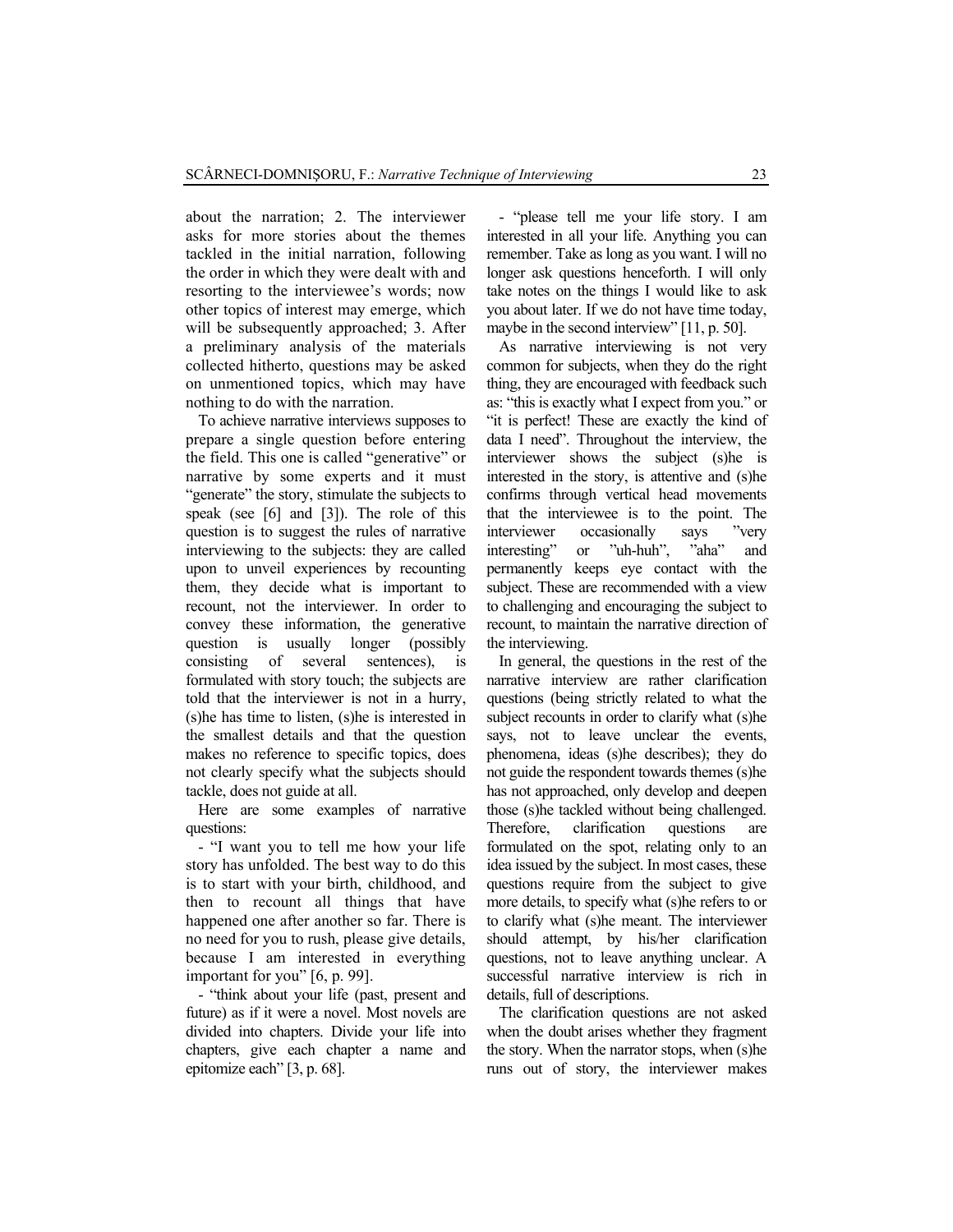him/her return to the moments of the story remained unclear or incomplete through sentences such as: "you said that... I would like you to tell me more about…", "let's return to…", "I would like you to give me further details about…" etc.

There are a few mistakes made especially by novice interviewers. The unusual interviewing situation is for the researcher not to have prepared questions. Therefore it happens quite often, assuming the subject does not recount, for the interviewer to panic and to ask questions at random. Here is an example from a young manager's biographical interviewing:

Subject*: We were a large family; I had to work, also learn and go to school ... I was not obedient, played football all day and on coming home I was beaten up.*

Interviewer: *What were your parents like, what kind of friends did you have?* 

Subject: *Parents… they were always scolding me for not coming home on time, they were beating me up ... Children… we had no worry: we played all sorts of games.*

Interviewer: *Which is the best and worst thing that happened to you during childhood?* 

When the subject fails to recount, when (s)he answers briefly and dryly, the interviewer must show him/her through clarification questions that (s)he expects something else. In the example above, the interviewer should have asked for details about the family wherein the subject grew up, about the works (s)he had to perform during childhood, should have asked why "(s)he was beaten up", what games (s)he played etc. The subject understands thereby that the interviewer is interested in details, that (s)he is only satisfied by more thorough answers.

The questions formulated within the narrative interview must be formulated so as to generate a story. Here are a few examples from a biographical interview: "What happened in your life then?", "How would you describe the person you were by that time?", "Can you describe the most important lessons you learnt during this experience?" Questions that can be answered with yes or no are usually answered: no! Therefore they should be avoided. For instance, the question "do you inform yourselves from other sources, too?" should not be asked, but "you told me you watched TV and browsed the Internet. What other information sources do you use?" The questions should make subjects recount, not expect further solicitations that may be monosyllabically satisfied. Difficult questions cut off the respondents' enthusiasm. For instance, the subjects should not be required to "enumerate the types of stores they frequent" but maybe: "I would like you to take me imaginarily shopping. Let's see where we would go, how are the stores we would enter?".

The narrative interview ends when the subject has nothing more to say and the clarification questions have been run out. It is possible for this to happen after repeated interviews. The life story, for instance, may not be covered in a single meeting (as a meeting cannot take longer than two-three hours).

Even if the interview is recorded (an unrecorded narrative interview is a lost interview!) the interviewer may take notes during the interview. I dare say it is even advisable for him/her to take notes, even if (s)he does not feel the need. From my experience as an interviewer, I noticed that taking notes made the subjects more responsible ("if the researcher takes notes, this means that (s)he is really interested, that I must take the interview seriously"), makes them confident they say important things, makes them trust in their capacity to successfully cope with the interviewing situation. Then, based on the notes, the interviewer formulates the clarification questions (unless put down, uncertainties are forgotten).

There are cases where the narrative interview fails because of the subjects. No matter how would the interviewer try to make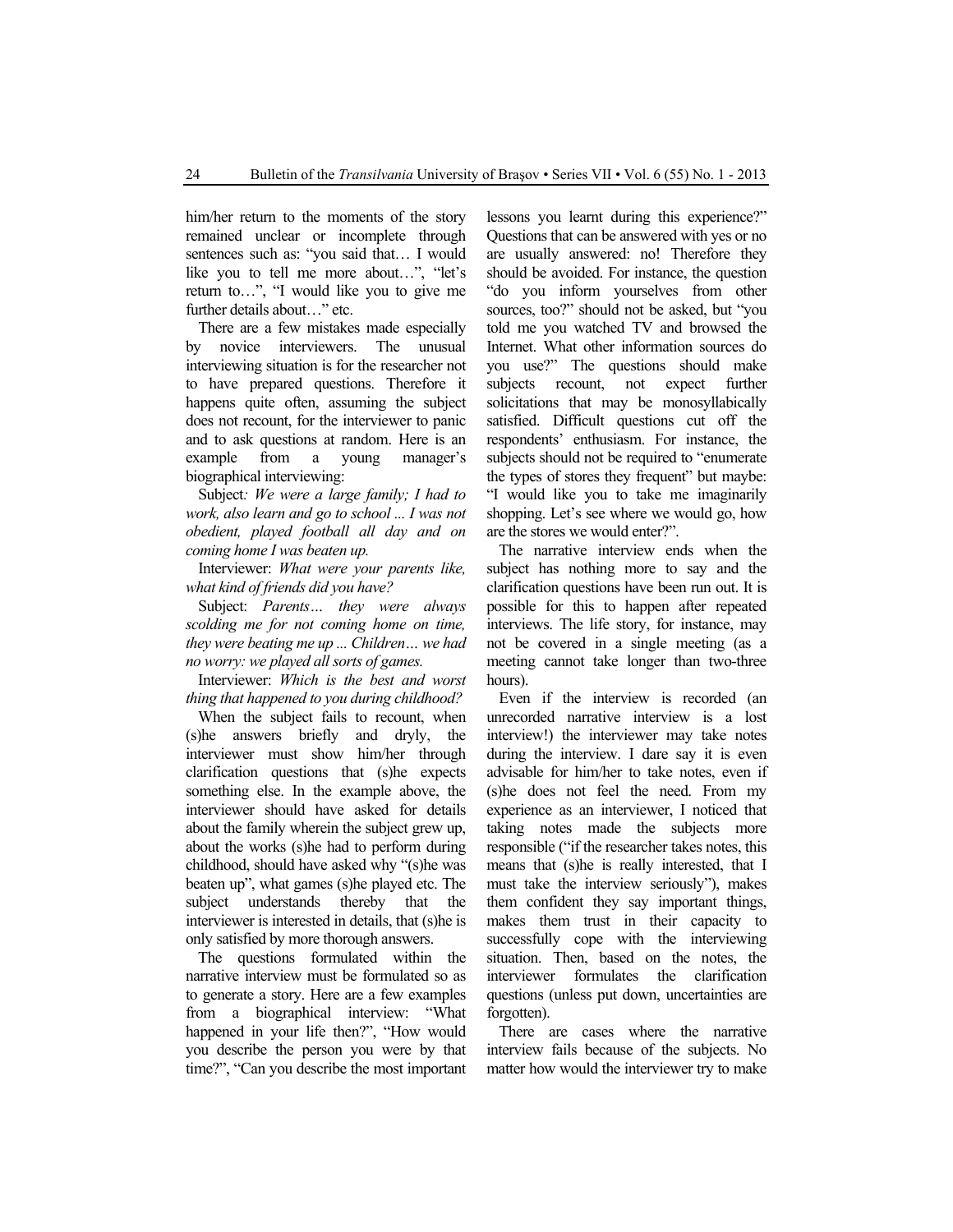them recount, there are subjects who do not like to talk. Just as there are subjects eager to talk (sometimes the interviewer cannot even finish formulating the narrative question). A narrative interview fails most times because of the interviewer (if (s)he is bored, so will the subject be; if (s)he is interested, the subject will feel and will endeavour more to cope, if (s)he is enthusiastic, the subject will try to tell more; if (s)he does not allow the latter to get away with monosyllabic answers, the subject will know that more is expected from him/ her etc.).

## **4. Examples of narrative-interview application**

I have applied the narrative-interview technique in variegated research situations. I further describe some of them.

I tried to identify the managers' identitary features and I biographically interviewed 20 managers in the county of Braşov. The respondents were shown that the facts were also important (for instance: when and where they were born – information wherewith many subjects began), but that the stories about events or minor happenings having remained in their memory are more important (for instance: who taught them to ride the bicycle, how they experienced the accident involving their dog, what they learnt from their grandmother and so on.). In general, the subjects spoke freely, they themselves led the interview towards certain biographical aspects: "A good interview, a good life story is one wherein the interviewee takes control of the interviewing situation and speaks freely" [2, p. 39]. See results obtained from this research in [12] and [13].

Then the owner of a commercial company in Braşov resorted to a team of sociologists (wherein I took part) in order to solve a problematic situation (the company was confronted to varied problems caused by its employees – the productivity was low, there were numerous mistakes in every department, leading to a lot of waste and many complaints from the customers, to significant losses in terms of money and clients). A first step was to identify the problems faced by the company from the managing employees' standpoint. Eight departmental mangers were interviewed. The narrative interviewing started with the following generative question: "Mister manager RT believes the company does not operate as it should and he called a team of sociologists to discover what is happening.

My role is to find out what you think it is going on. I will have the same discussion with the other managers of the company. I am convinced you know what is about (even if you have never thought about it seriously; even if you have not opened up regarding all these issues so far). Please talk to me thoroughly about what you think it is not going well in the company wherein you work and in the department you run. We are not in a hurry. Please think about and tell me everything you have in mind (even if some things seem insignificant to you, even if you reckon some others to be taboo and so on). Everything coming to your mind is significant and interesting to me!" This study resulted in an inventory of the identitary discrepancies (differences among the way they perceive themselves, the way they think to be perceived by others, the way they are perceived by the owner of the company and the way they are perceived by the other managers), the relational schema between departments and their heads, and lots of elements related to the interaction among the members of the company (the results are forthcoming).

In another research situation, I studied the return-migration phenomenon, in terms of identitary changes perceived by the migrants having returned home (the study was achieved in the village of Drăguş, county of Braşov, on five families returned from Italy after several years spent working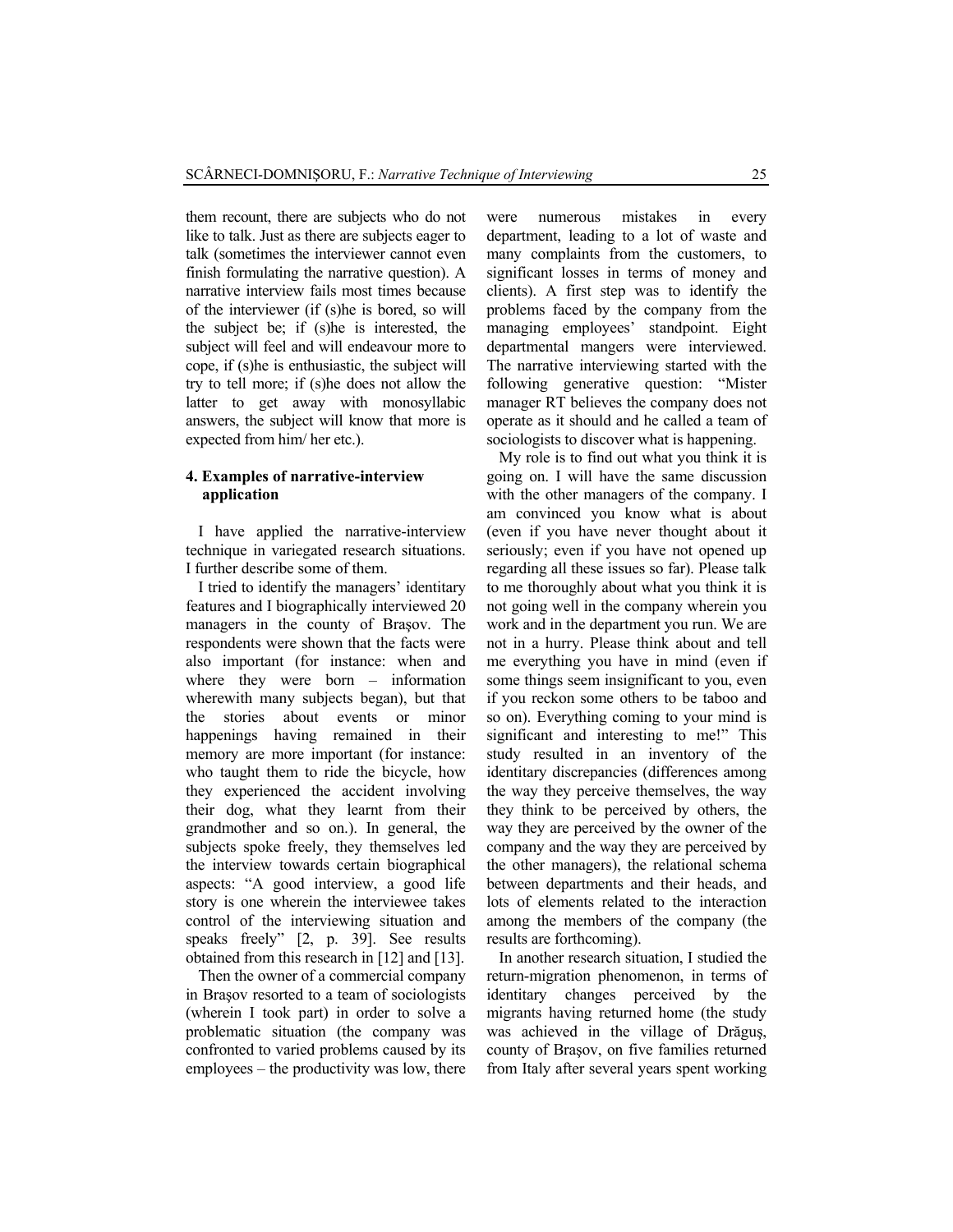there). The narrative question we addressed to the subjects was the following: "I am very interested in the villagers who went abroad for a while and now are back. I would like you to tell me as many things about this experience as you can. How was it like to go through this? There are many people among us who have not thought about leaving or who could not leave, who have not lived away from home. I would like you to make us understand how it was – with emotions, feelings, happenings – good and bad. Please tell me thoroughly about your departure, about the period spent away from the country and about your return to the village; about yourself during each of these life stages. We are not in a hurry. I am interested in everything was important to you, even if they seem petty and insignificant things". The results of this study are forthcoming (co-author Codrina Şandru).

We likewise resorted to the narrative interview in an oral-history type interview made for Electrica Distribution Transilvania Sud, wherein we tried to discover the history of electrification in the County of Braşov and to reconstruct the atmosphere of that time within Electrica. The question addressed to our subjects (we made 53 interviews with former employees) was: "We know next to nothing about how Electrica was once and how the electrification was achieved. We would like you to tell us thoroughly about the period you worked within this company; how it was like to work there? Anything you can tell us about your work at Electrica has relevance and interest for us. We would like you to recount in detail, in no hurry. You can tell us everything coming to your mind; everything you remember is significant, even if they seem petty, insignificant things. We would like to understand what meant to be an employee of Electrica at that time, what meant to make electrification. Please take us into the atmosphere of the days when you were working there!" The research supposed studying also the archives of Electrica (for results, see [16]).

In an ongoing research, we have applied the narrative interview in the attempt to construct a theory of creativity based on the definitions given by ordinary people. The interviewing students were instructed to use the following generative question: "We are now learning at school about creativity. Our professors are rather dissatisfied with the definitions given so far to creativity and they are convinced that ordinary people like you could talk to us a lot better about it. We do not expect dictionary definitions (the definitions like – "creativity is when you…" work fine). We would simply like to know what creativity means for you. There are no good answers and wrong answers. Everything you can think of, no matter how vague, is helpful to us. Please help us understand what you hold creativity to be. We are not in a hurry!"

## **5. What kind of data does the narrative interview produce?**

The narrative interview generates qualitative data (therefore rich in detail, complex, not affected by the researcher's intervention, suggestive, genuine, vivid). Narrative interviews produce numerous data (often covering dozens of pages), sometimes requiring repeated meetings with the respondents. The narrativeinterviewing situations "imitate" regular situations of everyday life, wherein people often find themselves telling various things to friends, neighbours, acquaintance etc. Hence it is closer (than other interviewing techniques) to fulfilling the desideratum of qualitative research referring to "natural".

The description of the experiences in the narrative interview is highly suggestive, the obtained data are thorough. Here is a fragment of narrative interview wherein a social worker recounts his first weeks of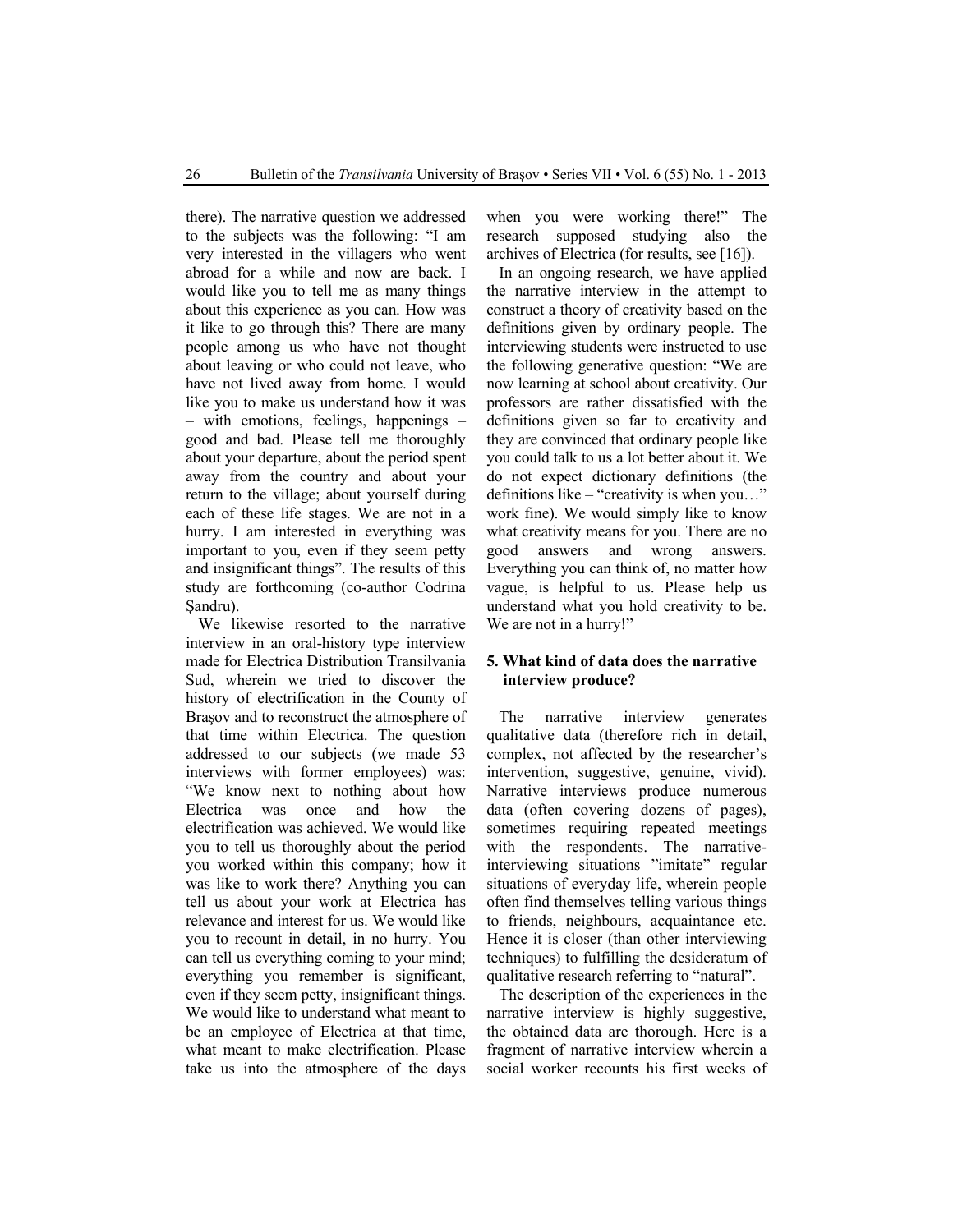labour: *"Pity made me good for nothing after the four hours spent with the children as, out of compassion, I appeared to let my last bit of physical and soul energy consumed.* [...] *In my early experience, on a patient's coming with his/her problems, all I could do was to cry beside him/her for his/her problems.* […] *After a while of such experiences, I felt a terrible inner suffocation. I was ever more exhausted and depressed and I did not even manage to help people enough. I was awfully afraid thinking I might even go insane over a few years, as the patients' situation and problems accompanied me in mind and soul throughout the day."*

Successful narrative interviews make the listener feel what the story-teller feels, make him/her "be" where the recounted event occurs. Here are such data collected from a chat-addicted teenager (it is about the period when the Internet was quite inaccessible, except after 8 o'clock when the connection-costs were lower; most dial-up-connected Internet users desperately waited for this time to browse): *"There were days, in the ninth, tenth grade, when I stayed up late at night on the net. I had the class channel and all fights, confessions, gossip took place there, in those Mirc windows. The imposed program began at 8 o clock in the evening and 2, 3 minutes before that time, I switched on the computer clock and started the countdown. At 20:00 I clicked "connect" almost trembling with joy. Connection drop was the worst thing that could happen to me. I felt detached from the world, I was sure that while I was trying to reconnected I was losing all details, all fun".*

### **6. Conclusions**

The technique of the narrative interview is used in variegated research situations. In most qualitative researches where data are collected through the interview, this technique is applied in the early phases of the research (after the data analysis, the interviews become semi-structured). It is specific to the narrative-type research. In the article herein, I offered examples of biographical researches, sociological services, group biographies, oral histories wherein the narrative interview, as main data-collection technique, yielded valuable information.

The narrative technique is criticized because of the subjectivity characterizing the obtained data (the subjects are charged with intervening in the selection of the supplied information, with combining and interpreting them, see [4]). Bourdieu [apud 7] shows that people only retrospectively tend to compose a consonant, coherent narrative biography (Bourdieu calls this phenomenon biographical illusion). Most of them, the author further claims, much as some researchers, tend to see that life has unfolded by a certain logic, with cohesive "stories", the "whole" of the narrativity actually being often post-factum. This criticism applies not only to biographical stories, but also to whatever story of past experiences.

There are authors who deem the obtained data not only to be subjective, but also to be likely of being invented. This "limit" was defined as distinction between factual truth and narrative truth. In fact, "for some qualitative researchers, the content of the subjects' utterances during the interview does not have to be related to an ontic referential, namely raising the question whether they are true or false in relation to some data of reality, but they must be regarded in themselves, as expressions of the subjects' symbolical-cultural representations and practices" [7, p. 185].

Many reproaches brought to the narrative technique of the interview are reproaches brought to the qualitative research in general. They are also tackled in [14], this not being the place to resume them. The narrative interview is the most